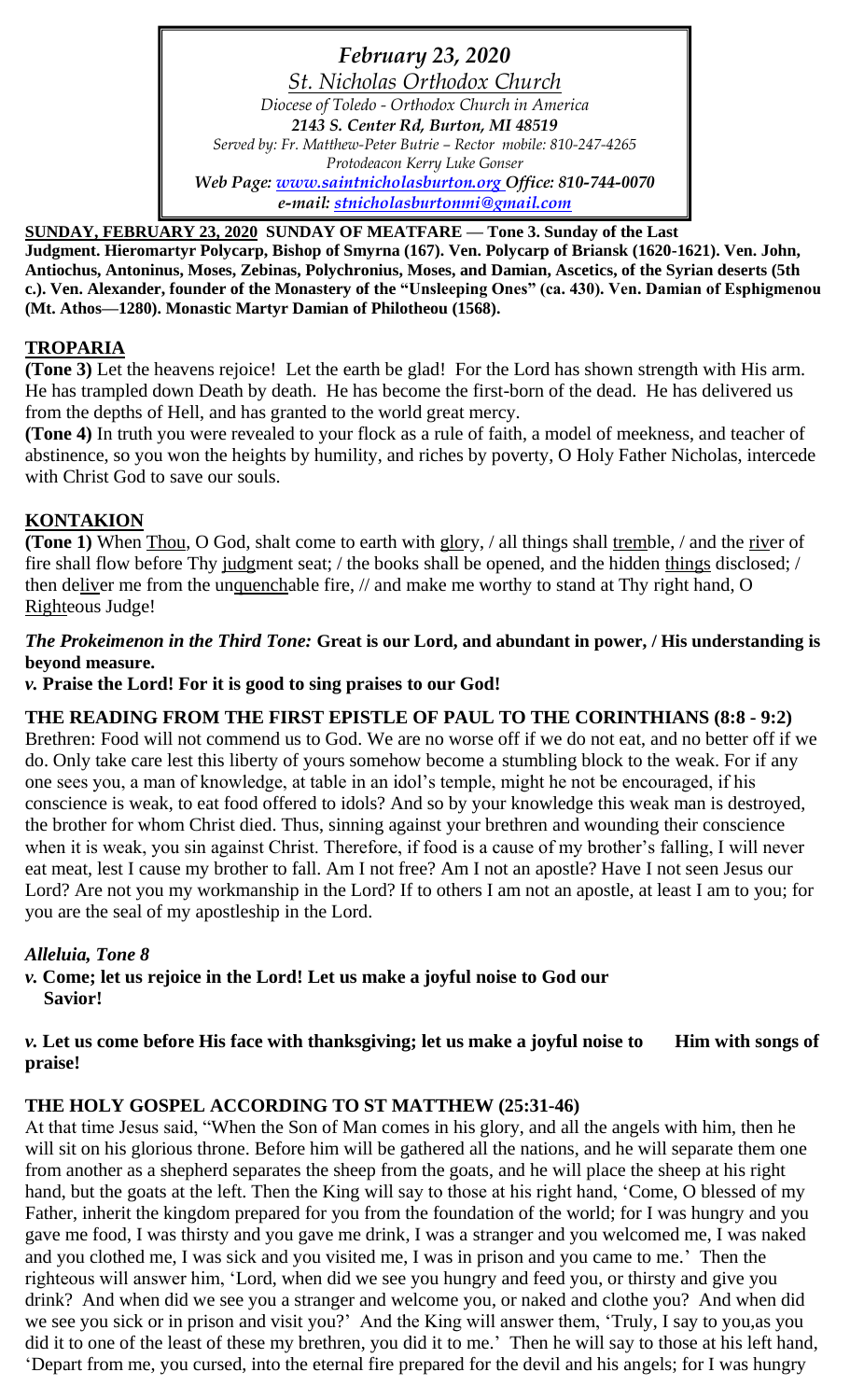and you gave me no food, I was thirsty and you gave me no drink, I was a stranger and you did not welcome me, naked and you did not clothe me, sick and in prison and you did not visit me.' Then they also will answer, 'Lord, when did we see you hungry or thirsty or a stranger or naked or sick or in prison, and did not minister to you?' Then he will answer them, 'Truly, I say to you, as you did it not to one of the least of these, you did it not to me.' And they will go away into eternal punishment, but the righteous into eternal life."

## **COMMUNION HYMN**

Praise the Lord from the heavens, praise Him in the highest! Alleluia! Alleluia! Alleluia!

## **THE GOSPEL OF MEATFARE**

This gospel makes it clear that our life is all about our neighbor: the hungry, the thirsty, the naked, the sick, and the ones in prison. "I was hungry and you gave me food, I was thirsty and you gave me drink, I was a stranger and you welcomed me, I was naked and you clothed me, I was sick and you visited me, I was in prison and you came to me" (Mt 25:35-36) To help us fulfill these words of our Lord Jesus Christ, below is a list of our sick and homebound for whom we can pray daily (from our March newsletter). And we can visit them! If not physically, then by a card, a phone call, an email. Because what you do for the hungry, the thirsty, the naked, the sick and the ones in prison is not done merely to them. You are doing it to Christ Jesus Himself.

| <b>Helen Ashmun</b>   | 4436 Beecher Rd.                                   | <b>Flint, MI 48532</b>     |
|-----------------------|----------------------------------------------------|----------------------------|
| <b>Larry Bladecki</b> | 409 15 <sup>th</sup> Street                        | <b>Bay City, MI 48708</b>  |
| <b>Anna Branoff</b>   | <b>Grand Blanc Fields 12628 Pagels Dr</b>          | Grand Blanc, MI 48439      |
| <b>Gladys Edwards</b> | 2 Harbor Dr.                                       | <b>St. Clair, MO 63077</b> |
| <b>Paul Ellis</b>     | 2360 Stonebridge Dr.                               | <b>Flint, MI 48532</b>     |
| Vasilka Karatza       | <b>Regency 1330 Grand Pointe Ct</b>                | Grand Blanc, MI 48439      |
| <b>Jo Sredich</b>     | Magnolia House 4134 N. State Rd. Davison, MI 48423 |                            |

February 23, 2020



#### **CANDLE INTENTIONS FOR THE HEALTH AND BLESSINGS OF**

Happy Birthday Kum Stojan & Matushka Lisa **Bosa Kantar** Bosa Kantar Deborah & Allen Adams Gonser family Timothy & Veniamin Svetlana Health to all our children & grandchildren Angelo & Christine Fr. Tom, Fr. Don, Fr. Paul, Fr. Anthony, Fr. Robert, Calvin, Larry, Helen, Angelo, Joan, Peggy, Bob, Angelo, Christine, Dorothy, Anna, Irene, Allen, Deborah, Luba, Kosta, Stojan, Mira, Bosa, Christopher, Allison, Jeanette, Katheryn, Joseph, Ted, Marlene, Gladys, my family and friends. Joe Tome Special Intention Joe Tome Mary, Angelo, Helen, Alex, Anna, Patsy Alex & Magda Popoff Feodosiy, Oleg, Galina, Nikolay & Irina **Irina Irina Irina Irina Sivergina & Oleg Da**shevskiy

#### **CANDLE INTENTIONS FOR BLESSED REPOSE**

Blessed Repose to our grandson Matthew & Andrew Angelo & Christine Adelaida, Vasiliy, Andrey, Galina, Nikolay & Vitaliy Irina Sivergina & Oleg Dashevskiy

# ခရွိက ခရွိက ခရွိက ခရွိက ခရွိက ခရွိက ခရွိက ခရွိက ခရွိက ခရွိက ခရွိက ခရွိက ခရွိက ခရွိက ခရွိက

**WELCOME** to all our friends and visitors. Please join us in our fellowship hall after Liturgy.

**COFFEE AND DONUTS** volunteers are needed. There is a signup sheet outside the kitchen window. Please commit to helping out so we can continue having this social time together.

**MEATFARE SUNDAY** today. Chicken & Lamb Dinners are available. Tickets are \$12 for adults and \$6 for children.

**CHESEFARE SUNDAY** March 1<sup>st</sup> following Divine Liturgy. Everyone is welcome. A freewill offering will be taken.

#### **OUR CHARITY MINISTRIES**

**HOPE IN A BOX** is collecting Shampoo, Conditioner and Dish Soap in February. Place the items in the blue box in the hall. Catholic Charities Community Closet will distribute the items.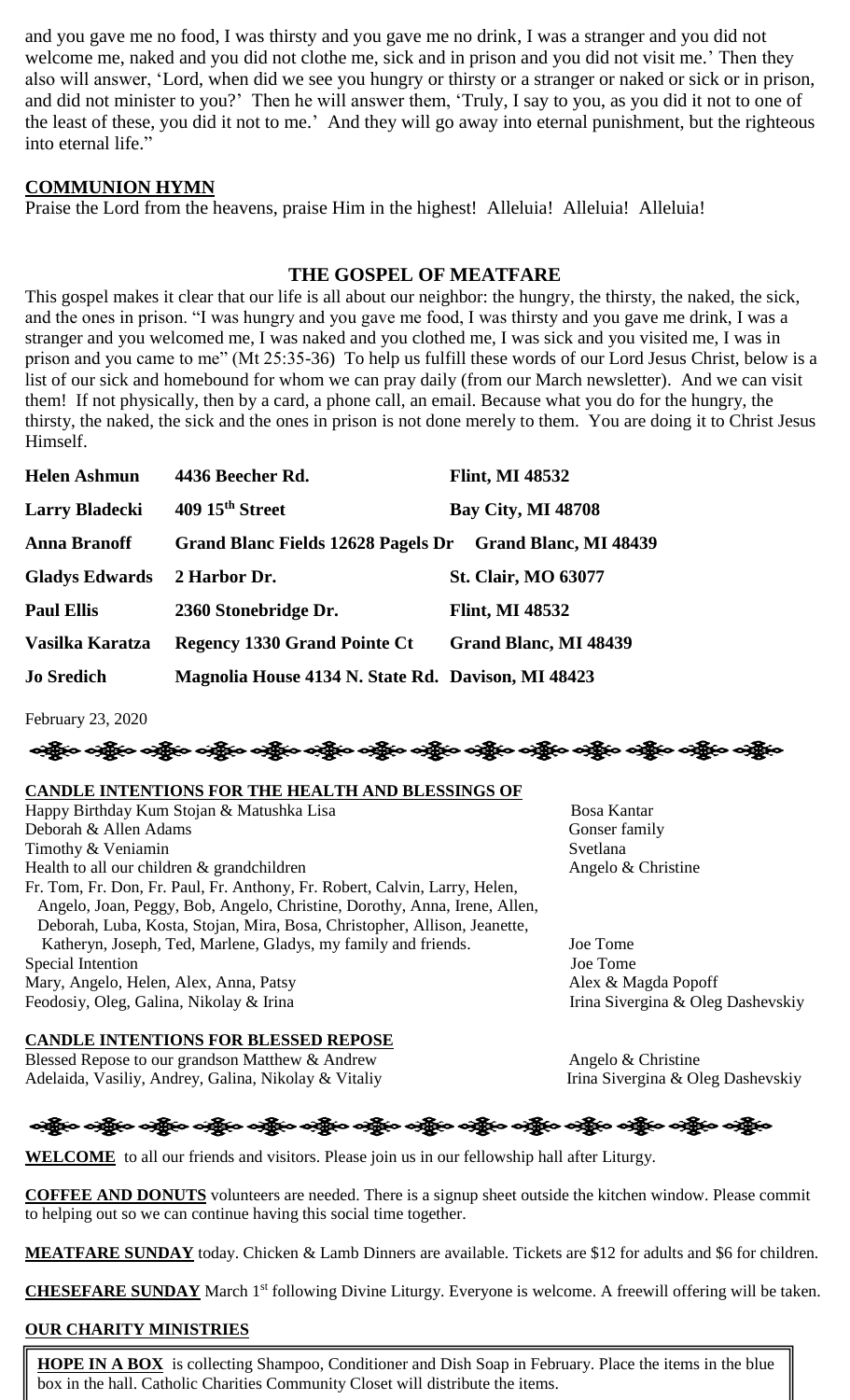**MEMORIAL (SOUL) SATURDAYS** From early times the Church dedicated Saturday to the souls. It is primarily the day of those who have fallen asleep. Christians always took care, with memorial services and charitable acts done especially on Saturdays, to stay close to their dead and ask God for their repose and salvation. The first Memorial (Souls') Saturday (Zadušnica) was Saturday, February 22.

The next Souls' Saturdays are March 14, 21, and 28. A Trisagion will be served on each Souls' Saturday (except March 21) at 4:45 pm, prior to Vespers. Please fill out the sheet at the candle stand with the names of your fallen asleep (first names only) and return them to Fr. Matthew as soon as possible.

#### **PAN-ORTHODOX LENTEN RETREAT – MARCH 21 AT OUR PARISH**

Fr. Bogdan Bucur, a former student of Archbishop Alexander, will lead the retreat this year. Please use the sign-up sheet or call the parish office to register. A separate signup sheet is for volunteers to bring Lenten food for the lunch that day.

# **Weekly Schedule: Today** Meatfare Banquet **Monday, Feb 24** Fr. Matthew in Toledo **Wednesday, Feb 26** 10 am Lenten Hours 11:30 am Adult Education **Friday, Feb 28** 7 pm OCF meeting at St. George with Fr. Jarrod **Saturday, Feb 29** 5:00 pm Vespers followed by confessions **Sunday, March 1 CHESEFARE SUNDAY** 9:30 am Hours 10:00 am Divine Liturgy Church School Cheesefare Luncheon

#### *Offerings for the week February 16th, 2020*

| Weekly Offerings                         | \$1,296.00   |
|------------------------------------------|--------------|
| <b>Estimated Average Weekly Expenses</b> | \$3,236.00   |
|                                          | $$-1,940.00$ |

Forgiveness Vespers

*82 people were in attendance on Sunday, February16th .*

#### **St. Mary Magdalene 2020 Lenten Monastery Pilgrimage – Trip Itinerary**

**Sunday, March 29th:** Divine Liturgy at St. Mary Magdalene in Fenton Michigan. Depart for Holy Trinity Jordanville Monastery, arriving on Sunday Evening. \*We will be traveling through Canada, so Passports are required!

**Monday, March 30th:** Morning Services at the Monastery and Breakfast. Tour of the Cathedral, Baptistery, Candle Factor, Incense workshop, and bookstore. Lunch and free time to explore, before departing for St. Tikhon's Monastery in the evening

**Tuesday, March 31st:** Early Morning Services at the monastery, followed by breakfast and a tour of the Monastery Church, Museum, and Grounds. Lunch, followed by free time in the afternoon. Depending on availability, a visit to see the weeping icon of "The Tender Heart" in Taylor, PA, followed by dinner at Cooper's restaurant in Scranton.

**Wednesday, April 1st:** Pre-Sanctified Divine Liturgy at the Monastery Church and a bookstore visitation. Departing early afternoon for Holy Transfiguration Monastery in Ellwood City, PA.

**Thursday, April 2nd:** Morning Services and breakfast with the Mothers and Sisters, followed by a tour of the Monastery Grounds and Bookstore. Lunch will be provided, before departing home for St. Mary Magdalene

**Cost is \$340 per person (Cost does NOT include fuel, restaurants, and donations to the monasteries) Email Fr. Gabriel at [frgabrielsmm@gmail.com](mailto:frgabrielsmm@gmail.com) for more information by March 1!**